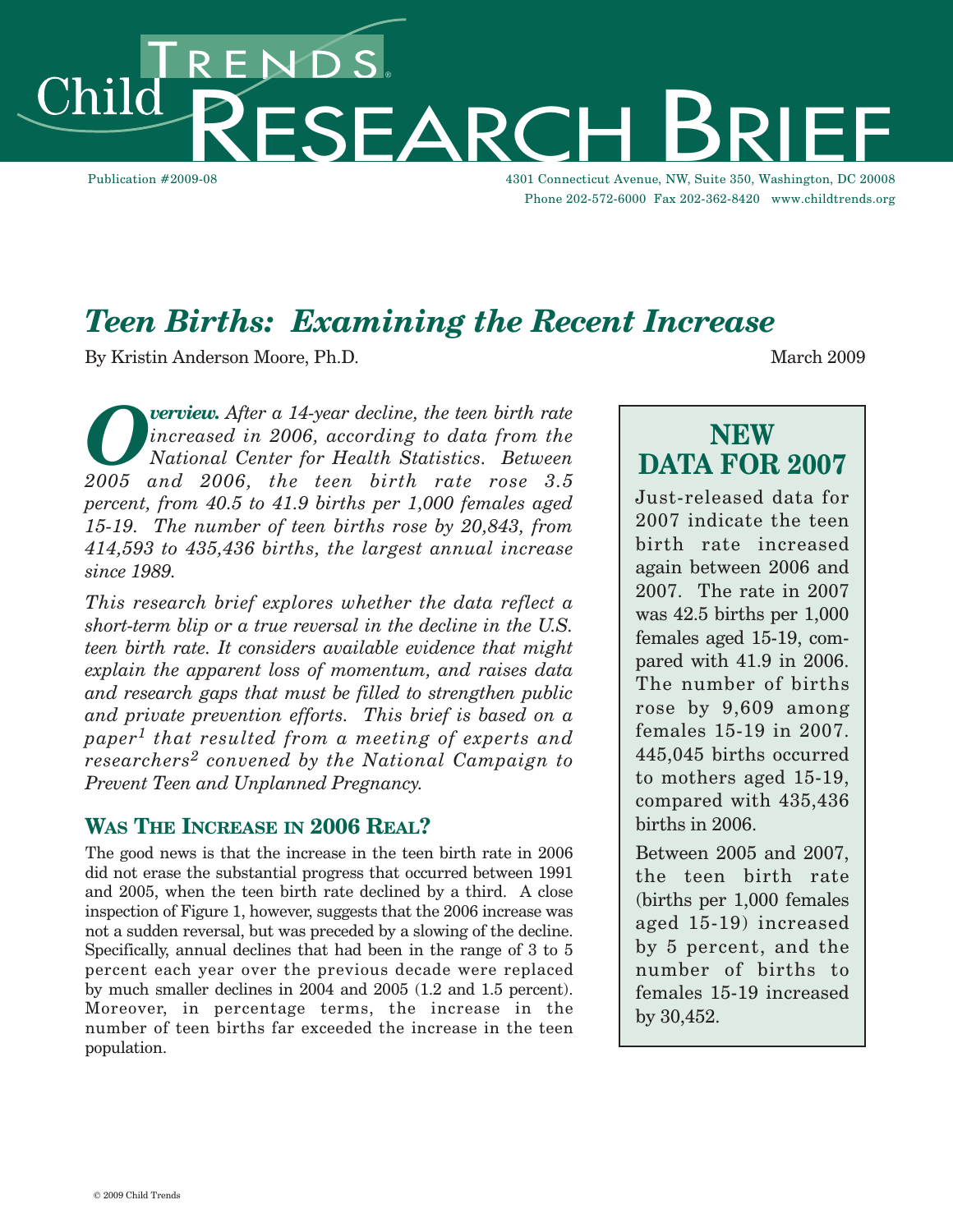

Despite the recent increase in teen births, there is still positive news. There were fewer births to teens in 2006 than in 1991 (see Table 1 of the Appendix). In addition, the number and rate of births among girls 14 and younger continued to decline in 2006. Finally, in absolute terms, the increases between 2005 and 2006 are quite small.

Detailed data also reveal that the increases in teen birth rates were not concentrated in any single sub-population, although they were somewhat larger for older teens and for non-Hispanic black teens (see Figures 2 and 3). State-level data indicate that the proportion of all births that occurred to mothers aged 20 and younger increased in 26 states, suggesting a modest but widespread increase in teen childbearing. 3





The slowing momentum in previous years and the widespread nature of the increases indicate that, no matter what happened in 2007, we cannot relax and assume that the 14-year decline in the teen birth rate between 1991 and 2005 will continue.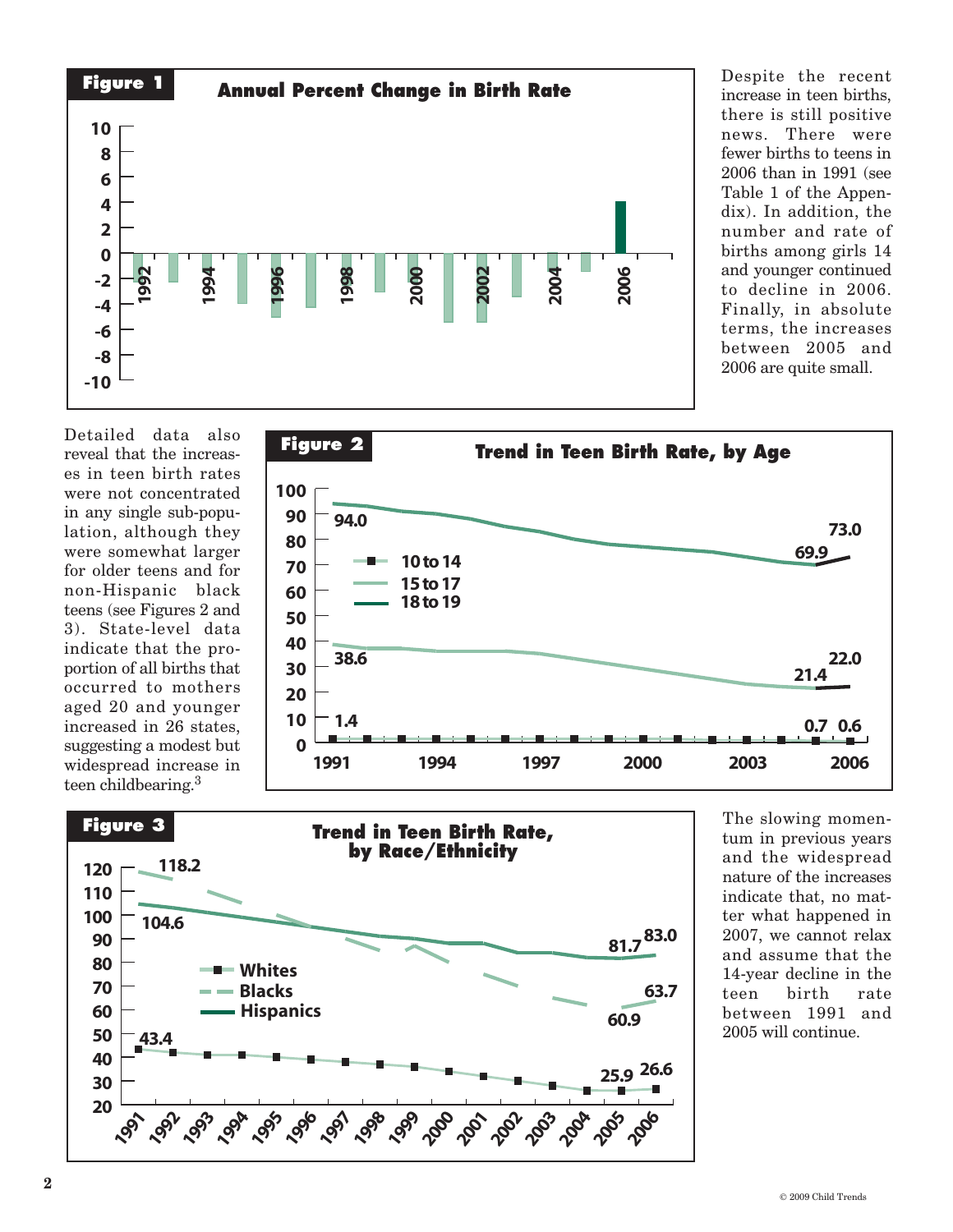### **WHAT MAY HAVE CONTRIBUTED TO AN INCREASE IN THE TEEN BIRTH RATE?**

#### **COMPOSITION OF TEEN POPULATION** *Only about one-quarter of the increase is due to changes in teens' race/ethnicity.*

Changes in the composition of the teen population can affect the teen birth rate. Specifically, as highfertility subgroups comprise a growing share of the teen population, the increase puts upward pressure on the overall birth rate. The proportion of Hispanic teen females—who have the highest rates of teen pregnancy and birth (See Table 2 in the Appendix)—increased in 2006. The number of teen immigrants from high-fertility countries also increased.

Another way immigration could influence a change in the birth rate, however, is in the way it affects the calculation of the rate. NCHS uses Census population counts, which typically undercount illegal immigrants. Using an artificially low estimate in the denominator will result in an artificially high birth rate. This could affect trends if the number of under-counted immigrated have increased—a pattern most likely for Hispanics. Thus, immigration patterns could play a role in the measurement of the teen birth rate.

An analysis by Kelleen Kaye of the National Campaign to Prevent Teen and Unplanned Pregnancy finds that only about a quarter of the increase is due to changes in race/ethnicity. <sup>4</sup> Thus, most of the change is due to a real increase in the teen birth rate, not in the composition of the teen population. Why?

# **TRENDS IN SEXUAL ACTIVITY, CONTRACEPTION AND ABORTION** *Declines in contraceptive use may have played some role in the teen birth rate increase.*

Teen childbearing reflects several behavioral factors, including sexual activity, contraceptive use and abortion. The dramatic decline in the teen birth rate between 1991 and 2005 was associated with significant changes in these behaviors.

**Sexual activity.** Data on sexual activity among female high school students from the Youth Risk Behavior Surveillance Survey indicate that the percentage who report ever having had sex increased between 2001 and 2003 for all race/ethnicity groups as did the percentage of students who were currently sexually active(see Figure 4). <sup>5</sup> The figures continued to increase through 2007 for whites, but fluctuated for blacks and Hispanics.

However, none of these changes are statistically significant, so it is unclear that increases in sexual activity are behind an increase in the teen birth rate. Nevertheless, the data do suggest either a small increase or a plateau, rather than ongoing declines in sexual activity.

**Contraceptive use.** Data on high school populations also indicate few changes in contraceptive use. There is, though, a slight, but statistically significant, increase in the proportion of high school girls who report using no method of birth control the last time they had sex, from 11.6 percent in 2003 to 13.7 percent in 20056 (the last year for which a detailed analysis of all methods are available).

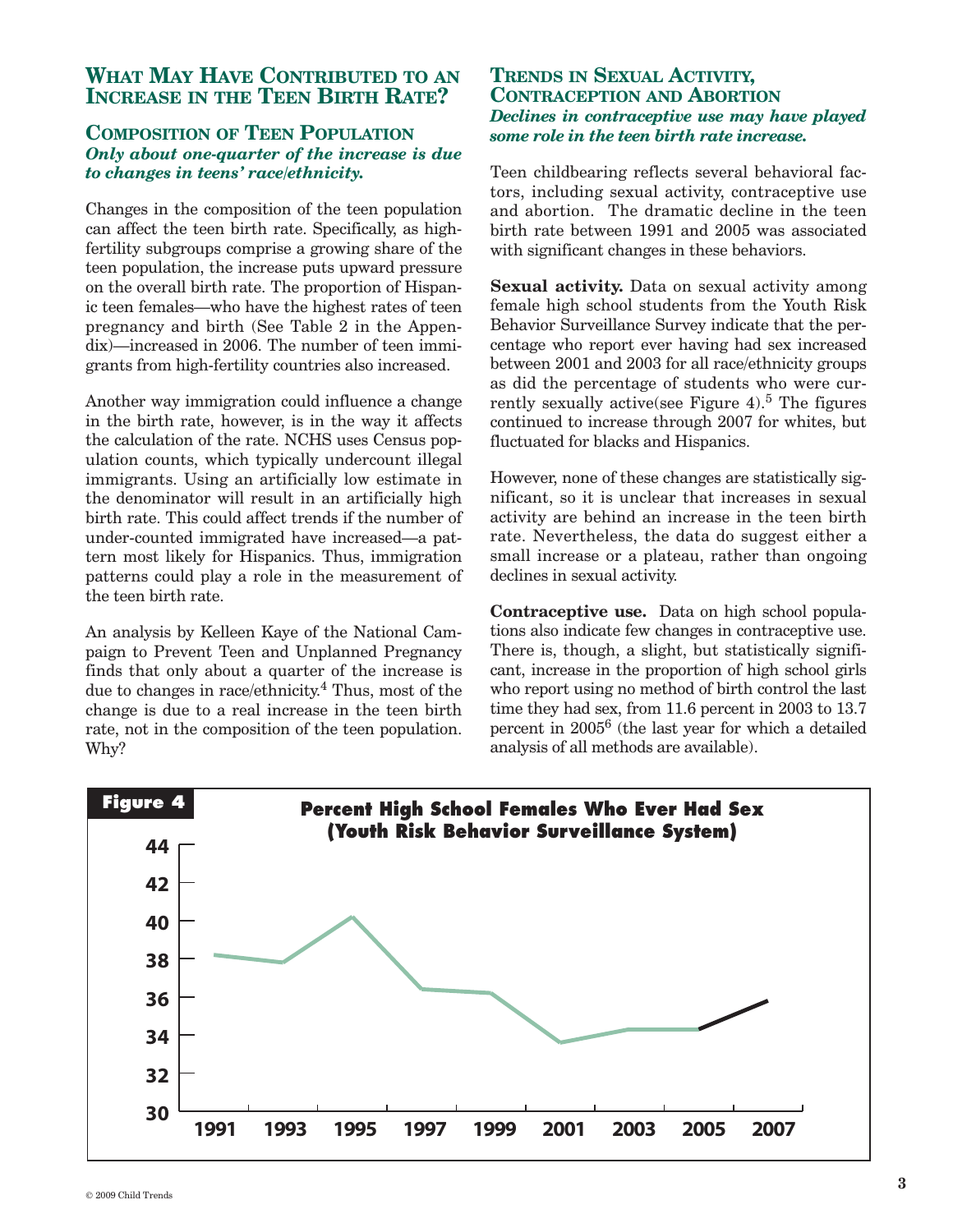While not definitive, this suggests that declines in contraceptive use may have played some role in the 2006 increase in the teen birth rate.

**Abortion.** Data indicate the abortion rate among all U.S. women continued to decline in 2005. Data on births through 2004 also indicate ongoing declines for all teens, with the exception of older Hispanic teens. Without more recent data, it is unclear whether abortion trends played any role in the increase in teen births. These earlier data, however, do not suggest a steepening of the decline in abortion.

In sum, the lack of detailed data for all teens since 2002 precludes any definitive conclusions about whether trends in teen sexual activity, contraception, or abortion have driven an increase in the teen birth rate. Data for high school students through 2007 do not suggest statistically significant increases in sexual activity, while data through 2005 suggest just a small increase in the proportion of teens who don't use contraception. Data on abortion rates among teens through 2004 suggest an ongoing, but not accelerating, decline in abortion.

## **SOCIAL AND ECONOMIC CHANGES**

Social and economic changes can influence the teen birth rate by causing a change in teen sexual activity, contraception, or abortion. For example, access to abortion services affects abortion rates, while changes in the economic outlook may influence a teen's motivation to avoid pregnancy. If the apparent increase in the teen birth rate is not temporary but rather the beginning of a real trend, understanding the underlying social and economic factors is essential so that appropriate policy and program remedies can be developed.

**Economic changes.** Early and non-marital childbearing is more frequent among disadvantaged populations. Compared with the late 1990s, economic disparities have increased, and employment, income and home ownership prospects have dimmed even further for low-income and minority populations. Such conditions might translate into lower opportunities for teens, which can undermine reasons to delay sex and use contraception. Combined with economic hardships, the rising cost of certain birth control methods may also have made contraception increasingly less affordable for some teens.

**Public policies.** Policies that may be relevant to the increase in the teen birth rates include a slight decline between 2005 and 2006 in federal funding for teen family planning services through Title X,

from \$286 million to \$283 million. Although Medicaid and the State Children's Health Insurance Program (SCHIP) may have filled the funding gap, neither program covers all teens, and contraceptive services are not uniformly available across state programs.

Another possibly relevant policy trend is the increased federal emphasis on abstinence-only education over the past decade. As yet, rigorous experimental evaluations of such programs have not found significant impacts on sexual behavior or prevention of teen pregnancy. National data do, however, indicate a significant decline between 1995 and 2002 in the percentage of women reporting having received formal contraceptive education, from 87 percent to 70 percent.

It is unclear whether the No Child Left Behind (NCLB) legislation, enacted in 2002, has had any impact on teen childbearing. It is possible that the increased focus on academic performance may have made parenthood relatively more attractive for marginal students. Schools may also have reduced funding for health education, counseling, and classes like art and music which may have kept marginal students enrolled. Unfortunately, recent data on school engagement are not available, and data on dropout rates are inconclusive.

**Media.** Recent media attention to young pregnant or parenting celebrities may have influenced sexual behavior and attitudes to the extent those celebrities are role models for teens. Research on what exactly teens pick up from the media, however, is lacking, and there is little known as yet about how new media forms available through the Internet might be affecting teen knowledge, attitudes or behavior.

**Other societal changes.** Threats of terrorism, war and general anxiety since 2001 have affected the entire population, and have posed particular challenges for the generations coming of age during this time. Evolutionary research suggests that childbearing increases when life feels uncertain. It is not clear, however, why this might be reflected in teen fertility in 2006 rather than in earlier years.

**Prevention fatigue among policy makers, funders, and service providers.** It is possible that, as the teen birth rate declined year after year through 2005, complacency decreased the support for prevention efforts.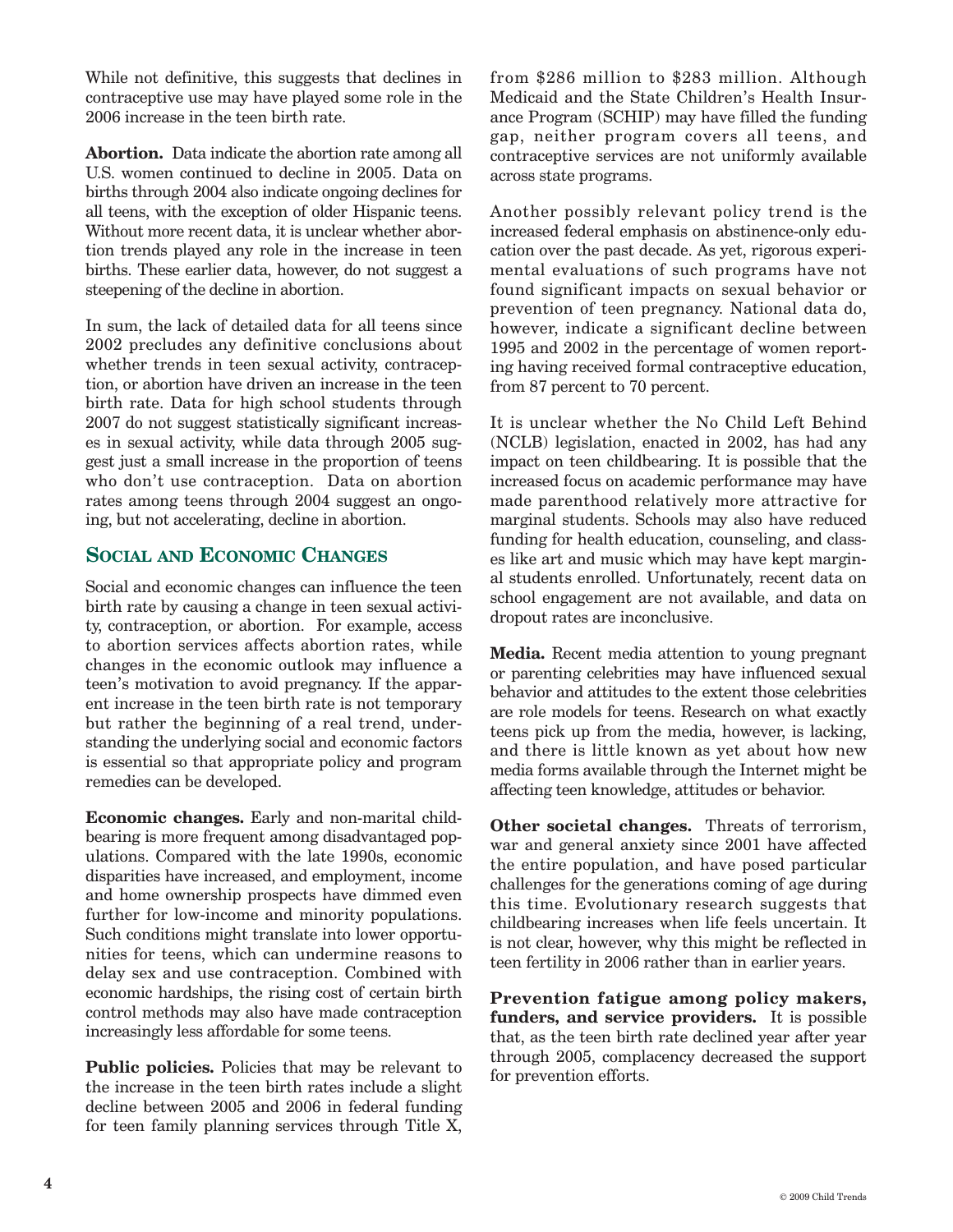### **RELATIONSHIPS AND ATTITUDES**

Few studies have explored the relationship between changing attitudes and teen birth rates, but the following may be contributing factors:

**Parents and other adults.** Teens report that their parents have even more influence than their peers or the media on their sexual behaviors. There is limited national data available to assess trends in parent-teen conversations about sex and contraception. In terms of the possible influence of other adults in teens' lives, non-marital childbearing and marital disruption remain common and may reduce teens' incentives to delay their own sexual activity and childbearing, but it is not clear that such factors changed enough mid-decade to help explain the increase in the teen birth rate.

**Prevention fatigue among teens.** Teens themselves may have grown weary with policies and programs aimed at preventing pregnancy. For example, there is evidence that attitudes towards HIV/AIDS have changed over the last several years, at least among adults as more medical treatments have become available. If teens, too, have become less concerned with contracting the disease, they may have become less likely to abstain or use condoms, which could help explain the recent increase in the teen birth rate. In addition, if child support enforcement has become less stringent for teens in recent years, as some suggest, teen males may be less motivated to avoid pregnancy. Evidence on such an attitude shift, however, is lacking.

**Gender roles and expectations.** High rates of male incarceration, unemployment, and high school dropout in some communities may alter gender power dynamics, reduce prospects for viable marriages, and reduce the motivation to delay childbearing until marriage. Again, however, it is unclear that such contextual factors changed enough mid-decade to affect teen birth rates.

**Concerns about infertility.** Increased media attention to the difficulties and risks of conceiving at older ages may encourage young women to become pregnant earlier than they might otherwise. On the other hand, advances in fertility treatment may have the opposite effect.

**Changes in other attitudes and values.** Some have hypothesized that increasing religiosity and social conservatism throughout our society may help explain a higher teen birth rate in 2006, presumably through reduced contraceptive use or less abortion. Survey data, however, show that, after increasing in the 1990s, religiosity among high school students has actually declined since 2000. Moreover, Americans' attitudes about homosexuality, gender roles, and sexual behavior have also become less conservative.

### **FORTHCOMING DATA AND NEEDED RESEARCH**

Additional research will help shed light on factors underlying these trends.

- Teen birth rates for 2007, including statelevel data, will help determine whether the 2006 increase was simply a short-term increase or the start of a new trend, and whether the increases were concentrated in certain states or regions or particular age groups.
- More recent data on abortion, sexual activity and contraceptive use among all teens will also help clarify the role of these factors.

Yet, more data and research are clearly needed to better understand both past and present trends.

- Specifically, analyses combining state-level teen birth rate data over time with information on state-level policies, funding, and socio-economic factors would help assess the role of—and the complex interactions among—various factors.
- Similarly, analyses of data on various groups of teens (blacks, whites, Hispanics, males, females, etc.) would over time provide a more detailed understanding of trends in the determinants of teen childbearing. Analyses for different populations would also shed light on how various factors affect different groups of teens.
- Finally, more research is needed on the effects of immigration and population changes as well as social and economic changes and changes in attitudes.

# **THE DIFFICULT TASK THAT REMAINS**

Whether the recent increase in the teen birth rate represents a short-term increase or a true reversal, rates of teen childbearing are much higher in the United States than in other developed countries, and any pause or uptick serves as a warning to continue our collective efforts to prevent teen pregnancy. Teens who remain at risk are probably harder to reach with prevention messages and contraceptive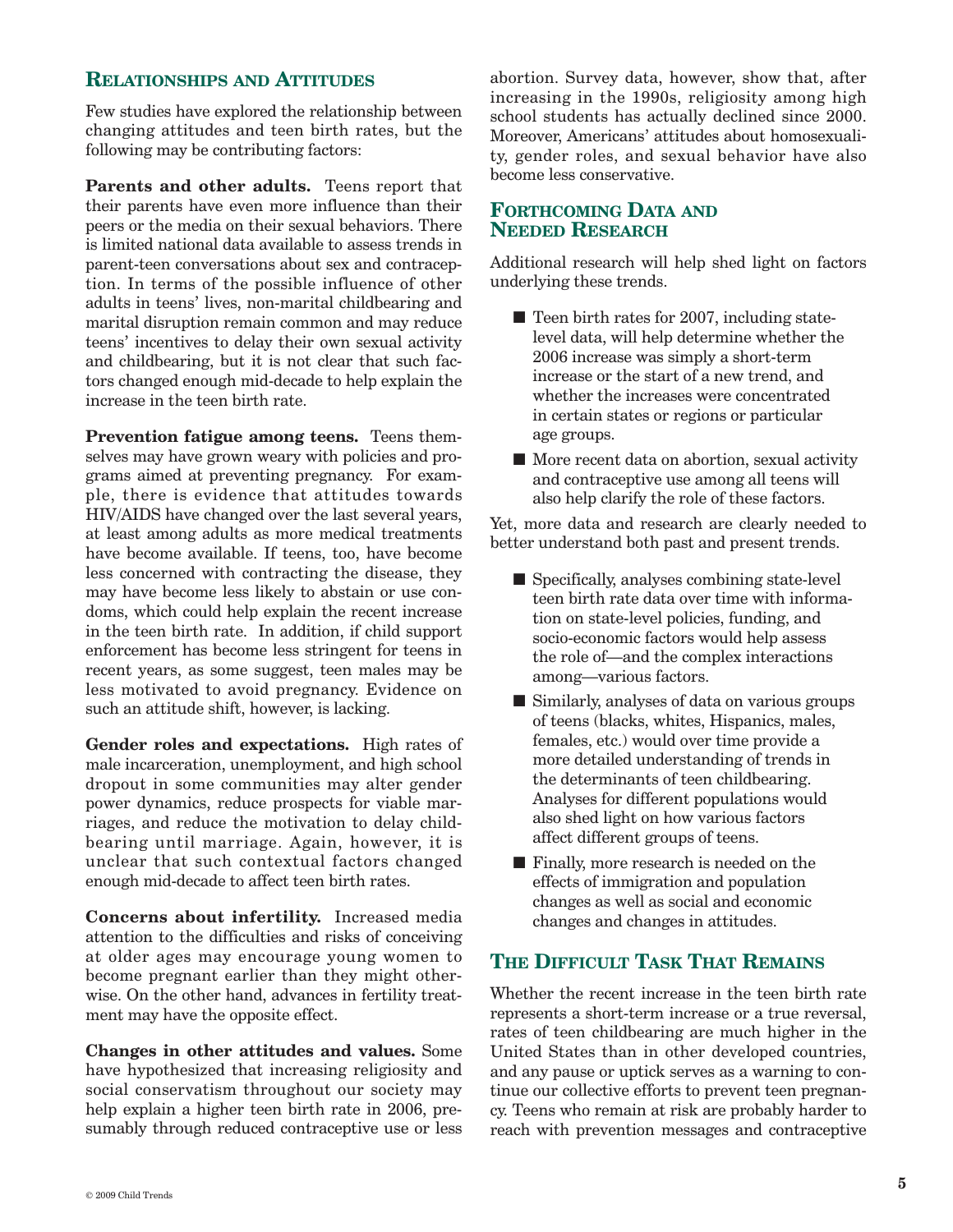| <b>Table 1</b><br>Number of Females Aged 15-19, Birth Rate and Number of Births to<br>15-19 Year-Olds, and Annual Changes, 1991-2006 |                                       |                                                         |                                             |                                             |                            |                                                |  |  |  |
|--------------------------------------------------------------------------------------------------------------------------------------|---------------------------------------|---------------------------------------------------------|---------------------------------------------|---------------------------------------------|----------------------------|------------------------------------------------|--|--|--|
| Year                                                                                                                                 | <b>Birth Rate to</b><br>Females 15-19 | <b>Annual Percent</b><br><b>Change in Birth</b><br>Rate | <b>Number of Births</b><br>to Females 15-19 | <b>Change in</b><br><b>Number of Births</b> | Number of<br>Females 15-19 | <b>Change in</b><br>Number of<br>Females 15-19 |  |  |  |
| 1991                                                                                                                                 | 61.8                                  |                                                         | 519,577                                     |                                             | 8,407,394                  |                                                |  |  |  |
| 1992                                                                                                                                 | 60.3                                  | $-2.43$                                                 | 505,415                                     | $-14,162$                                   | 8,381,674                  | $-25,720$                                      |  |  |  |
| 1993                                                                                                                                 | 59.0                                  | $-2.16$                                                 | 501,093                                     | $-4,322$                                    | 8,493,101                  | 111,427                                        |  |  |  |
| 1994                                                                                                                                 | 58.2                                  | $-1.36$                                                 | 505,488                                     | 4,395                                       | 8,685,360                  | 192259                                         |  |  |  |
| 1995                                                                                                                                 | 56.0                                  | $-3.78$                                                 | 499,873                                     | $-5,615$                                    | 8,926,303                  | 240,943                                        |  |  |  |
| 1996                                                                                                                                 | 53.5                                  | $-4.46$                                                 | 491,577                                     | $-8,296$                                    | 9,188,355                  | 262,052                                        |  |  |  |
| 1997                                                                                                                                 | 51.3                                  | $-4.11$                                                 | 483,220                                     | $-8,357$                                    | 9,419,493                  | 231,127                                        |  |  |  |
| 1998                                                                                                                                 | 50.3                                  | $-1.95$                                                 | 484,895                                     | 1,675                                       | 9,640,059                  | 220,566                                        |  |  |  |
| 1999                                                                                                                                 | 48.8                                  | $-2.98$                                                 | 476,050                                     | $-8,845$                                    | 9,755,122                  | 115,063                                        |  |  |  |
| 2000                                                                                                                                 | 47.7                                  | $-2.25$                                                 | 468,990                                     | $-7,060$                                    | 9,832,075                  | 76,953                                         |  |  |  |
| 2001                                                                                                                                 | 45.3                                  | $-5.03$                                                 | 445,944                                     | $-23,046$                                   | 9,844,238                  | 12,163                                         |  |  |  |
| 2002                                                                                                                                 | 43.0                                  | $-5.08$                                                 | 425,493                                     | $-20,451$                                   | 9,895,186                  | 50,948                                         |  |  |  |
| 2003                                                                                                                                 | 41.6                                  | $-3.26$                                                 | 414,580                                     | $-10,913$                                   | 9,965,865                  | 70,679                                         |  |  |  |
| 2004                                                                                                                                 | 41.1                                  | $-1.20$                                                 | 415,262                                     | 682                                         | 10,103,698                 | 137,833                                        |  |  |  |
| 2005                                                                                                                                 | 40.5                                  | $-1.46$                                                 | 414,593                                     | $-669$                                      | 10,236,864                 | 133,166                                        |  |  |  |
| 2006                                                                                                                                 | 41.9                                  | $+3.46$                                                 | 435,436                                     | 20,843                                      | 10,392,052                 | 155,188                                        |  |  |  |
| 2007                                                                                                                                 | 42.5                                  | $+1.43$                                                 | 445,045                                     | 9,609                                       |                            |                                                |  |  |  |

Source: National Center for Health Statistics, CDC, DHHS.

| Table 2 | Birth Rates by Age and Race/Ethnicity, 1991-2006 |           |           |                       |               |                  |  |  |  |
|---------|--------------------------------------------------|-----------|-----------|-----------------------|---------------|------------------|--|--|--|
|         | <b>Demographic Group</b>                         |           |           |                       |               |                  |  |  |  |
|         | Age                                              |           |           | <b>Race/Ethnicity</b> |               |                  |  |  |  |
| Year    | $10 - 14$                                        | $15 - 17$ | $18 - 19$ | <b>Whites</b>         | <b>Blacks</b> | <b>Hispanics</b> |  |  |  |
| 1991    | 1.4                                              | 38.6      | 94.0      | 43.4                  | 118.2         | 104.6            |  |  |  |
| 1992    | 1.4                                              | 37.6      | 93.6      | 41.7                  | 114.7         | 103.3            |  |  |  |
| 1993    | 1.4                                              | 37.5      | 91.1      | 40.7                  | 110.5         | 101.8            |  |  |  |
| 1994    | 1.4                                              | 37.2      | 90.2      | 40.4                  | 105.7         | 101.3            |  |  |  |
| 1995    | 1.3                                              | 35.5      | 87.7      | 39.3                  | 97.2          | 99.3             |  |  |  |
| 1996    | 1.2                                              | 33.3      | 84.7      | 37.6                  | 91.9          | 94.6             |  |  |  |
| 1997    | 1.1                                              | 31.4      | 82.1      | 36.0                  | 88.3          | 89.6             |  |  |  |
| 1998    | 1.0                                              | 29.9      | 80.9      | 35.3                  | 85.7          | 87.9             |  |  |  |
| 1999    | 0.9                                              | 28.2      | 79.1      | 34.1                  | 81.0          | 86.8             |  |  |  |
| 2000    | 0.9                                              | 26.9      | 78.1      | 32.6                  | 79.2          | 87.3             |  |  |  |
| 2001    | 0.8                                              | 24.7      | 76.1      | 30.3                  | 73.5          | 86.4             |  |  |  |
| 2002    | 0.7                                              | 23.2      | 72.8      | 28.5                  | 68.3          | 83.4             |  |  |  |
| 2003    | 0.6                                              | 22.4      | 70.7      | 27.4                  | 64.7          | 82.3             |  |  |  |
| 2004    | 0.7                                              | 22.1      | 70.0      | 26.7                  | 63.1          | 82.6             |  |  |  |
| 2005    | 0.7                                              | 21.4      | 69.9      | 25.9                  | 60.9          | 81.7             |  |  |  |
| 2006    | 0.6                                              | 22.0      | 73.0      | 26.6                  | 63.7          | 83.0             |  |  |  |
| 2007    | 0.6                                              | 22.2      | 73.9      | 27.2                  | 64.3          | 81.7             |  |  |  |

Source: National Center for Health Statistics, CDC, DHHS.